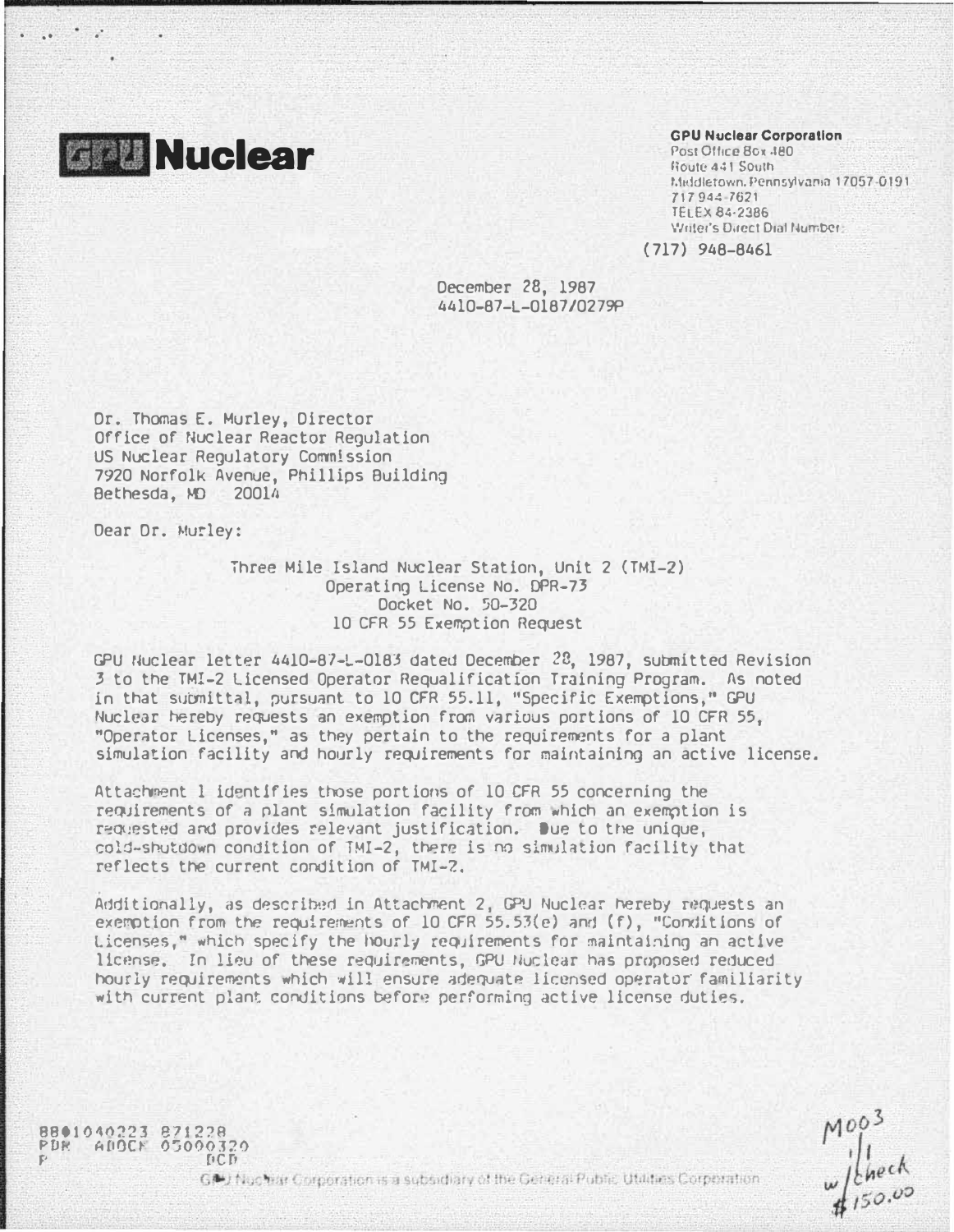Per the requirements of 10 CFR 170, an application fee of \$150.00 is enclosed.

 $-2-$ 

Sincerely,

F. R. Standerfer

Director, TMI-2

RDW/eml

 $\ddots$  ,  $\ddots$ 

**Attachments** 

Enclosed: GPU Nuclear Corp. Check No. 009016

cc: Chief, Operations Branch, Division of Reactor Safety - Mr. R. M. Gallo Section Chief, PWR - Mr. R. M. Keller Regional Administrator, Region 1 - W. T. Russell Director, TMI-2 Cleanup Project Directorate - Dr. W. D. Travers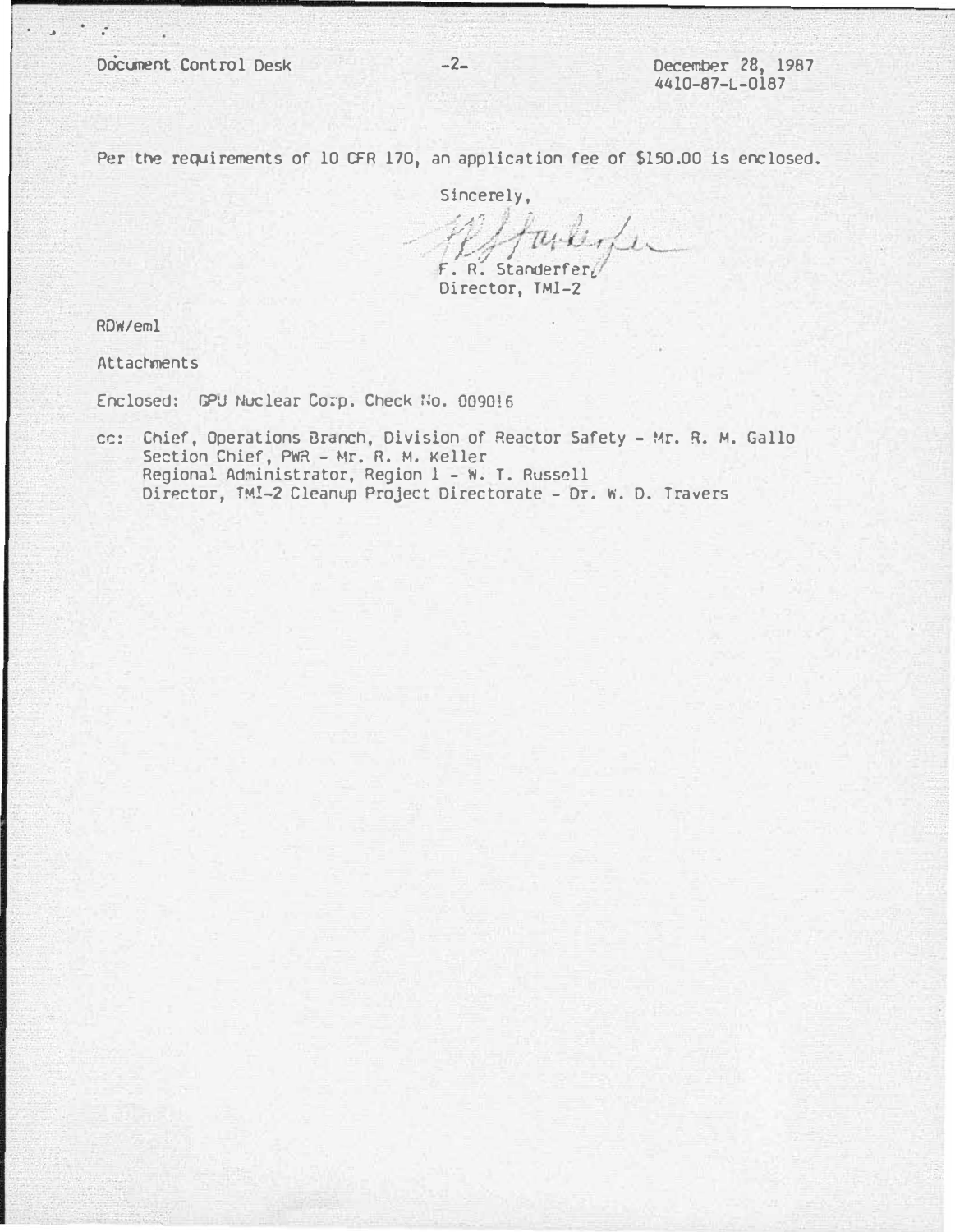## EXEMPTION REQUESTS FROM SIMULATOR TRAINING

The recent revision to 10 CFR 55. "Operators' Licenses." in part, added requirements for a "Plant-referenced simulator" and a "Simulation Facility." 10 CFR 55.4 defines these terms as follows:

- Plant-referenced Simulator "a simulator modeling the systems of the  $\Omega$ reference plant with which the operator interfaces in the control room. including operating consoles, and which permits use of the reference plant's procedures. A plant-referenced simulator demonstrates expected plant response to operator input, and to normal transient and accident conditions to which the simulator has been designed to respond."
- Simulation Facility "one or more of the following components alone or  $\Omega$ in combination, used for the partial conduct of operating tests for operators, senior operators, and candidates:
	- 1. The plant,

 $\cdot$  ,  $\cdot$  .

- 2. A plant-referenced simulator,
- $3 -$ Another simulation device."

Due to the current status of TMI-2. GPU Nuclear hereby requests exemptions from the following sections of 10 CFR 55 related to the requirements for these facilities:

- 10 CFR 55.45(b)(1). "Implementation Administration" This section  $\circ$ requires that: "The operating test will be administered in a plant walkthrough and in either -
	- $(i)$  A simulation facility which the Commission has approved for use after application has been made by the facility licensee, or
	- (ii) A simulation facility consisting solely of a plant-referenced simulator which has been certified to the Commission by the facility licensee."
- 10 CFR 55.45(b)(2), "Schedule for facility licensee" Subsections (i)  $\Omega$ through (iv) detail the schedular requirements for implementation of 10 CFR 55.45(b)(1) and (ii).
- 10 CFR 55.45(b)(4). "Application for and approval of simulation  $\circ$ facilities" - This section identifies the application requirements for those licensees which propose, in accordance with paragraph  $(b)(1)(i)$  of this section, to use a simulation facility that is other than solely a plant-referenced simulator as defined in 10 CFR 55.4.
- 10 CFR 55.45(b)(5), "Certification of simulation facilities" This  $\mathcal{O}$ section identifies the certification regulrements for those licensees which propose in accordance with paragraph  $(b)(1)(1)$  of this section, to use a simulation facility consisting solely of a plant-referenced simulator as defined in 10 CFR 55.4.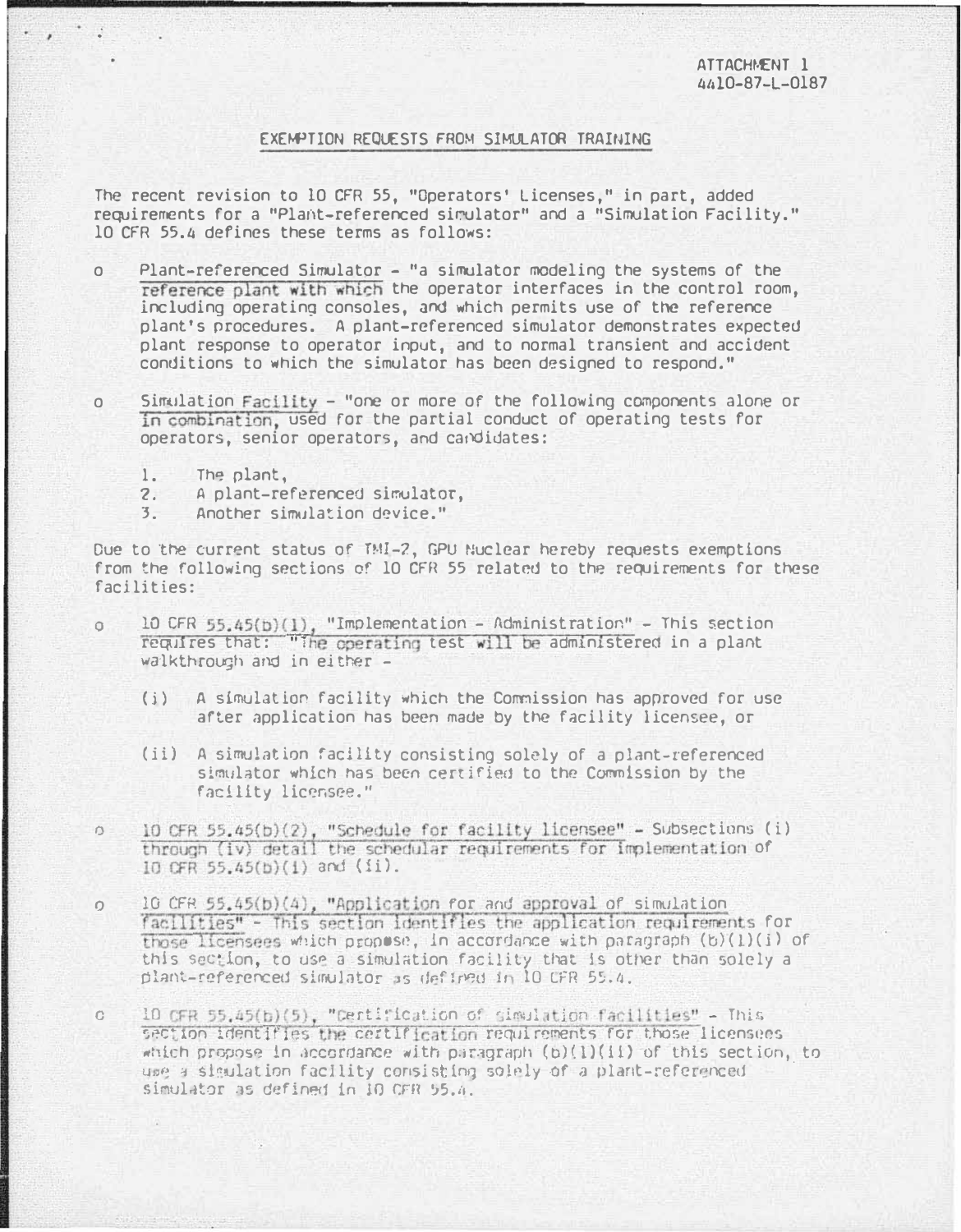o 10 CFR 55.59(a)(2), "Requalification Requirements," - This section states, "Each licensee shall...(2) Pass a comprehensive requalification written examination and an operating test."  $10$  CFR 55.45(b)(1) requires that a simulation facility be utilized in the performance of the operating test. Thus, GPU Nuclear requests an exemption from the requirerrent to utilize a simulation facility in satisfying the requirements of 10 CFR  $55.59(a)(2)$ .

### Justification for Exemption

The requirements of 10 CFR 55 are primarily designed for operating, test, and research reactors. Due to the unique, cold-shutdown condition of TMl-2, there is no plant-referenced simulator or simulation device that reflects the current condition of TMI-2. Additionally, use of the plant as a simulation facility is not practical since, per the Statements of Consideration (reference 52 FR 9453 published March 31, 1987), this would require manipulation of the plant which is not authorized by the plant's license. The Statement of Consideration For 10 CFR 55 states that usc of the plant as a simulation facility is more applicable to: "...older plants without access to plant-referenced simulators where manipulations of the plant, to the extent, consistent with plant conditions, might be used to demonstrate familiarity with the plant for which the candidate could be licensed."

Additionally, TMI-2 Technical Specification Change Request (TSCR 53), submitted to the NRC via GPU Nuclear letter 4410-87-L-0042 dated April 23, 1987, requests elimination of TMI-2 Technical Specification requirements for licensed operators upon completion of the TMI-2 defueling program which is currently projected for the fourth quarter of 1988. Thus, due to the relatively short period of time remaining in the cleanup program, development of an appropriate facility is not practical.

In lieu of the above requirements for which an exemption is requested. TMI-2 proposes to requalify operators in accordance with Revision 3 to the TMI-2 Licensed Operator Requalification Training Program (reference GPU Nuclear letter 4410-87-L-0183).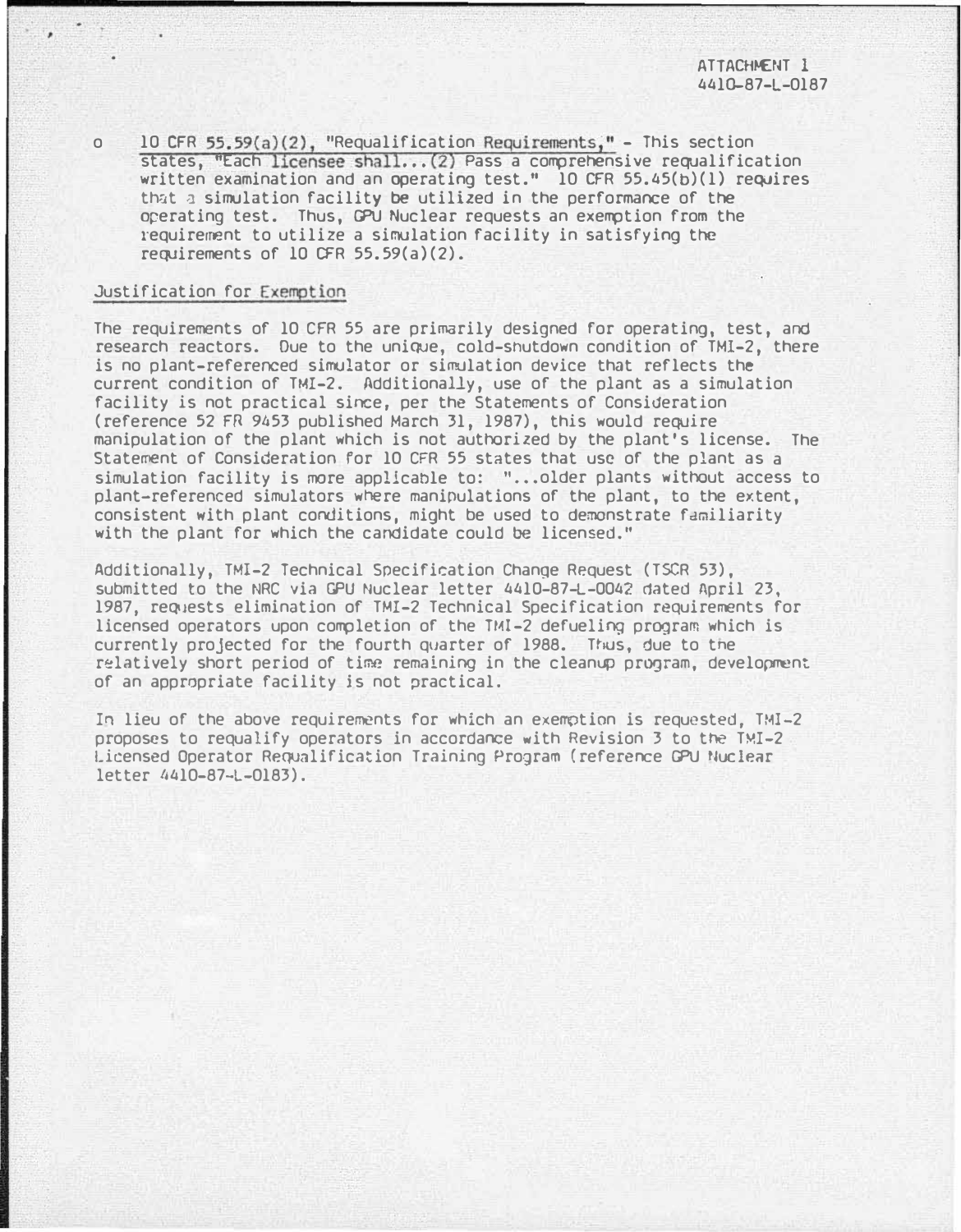# EXEMPTION REQUESTS FROM CONDITIONS OF LICENSEES

GPU Nuclear requests an exemption from the following requirements of sections (e) and (f) of 10 CFR 55.53, "Conditions of licensees:"

o 10 CFR 55.53(e) - GPU Nuclear requests exemption from the requirement of  $10$  CFR 55.53(e) which states, "To maintain active status, the licensee shall actively perform the functions of an operator or senior operator on a minirrum of seven 8-hour or five 12-hour shifts per calendar quarter."

In lieu of the above requirement, GPU Nuclear proposes that TMI-2 licensed operators be allowed to maintain active status by actively performing their licensed functions for a minimum of three (3) 8-l10ur shifts per calendar quarter .

o 10 CFR 55.53 $(f)$  - GPU Nuclear requests an exemption to the requirements of Io CFR 55.53(f)(2) which states: "lf paragraph (e) of this section is not met before resumption of functions authOrized by a license issued under this part, an authorized representative of the facility licensee shall certify the following:... $(2)$  that the licensee has completed a minimum of 40 hours of shift functions under the direction of an operator or senior operator as appropriate and in the position to which the individual will be assigned. The 40 hours must have included a complete tour of the plant and all required shift turnover procedures..."

In lieu of the above requirement, GPU Nuclear proposes that TMI-2 operators who are in an inactive status be permitted to be restored to an active status open completion of eight (8) hours of shift functions.

### Justification for Exemption

The above requirements for which an exemption is requested are intended for operating facilities. It is noteworthy that 10 CFR 55.53(e) and (f) allows for reduction in the above requirements for test and research reactors which are more applicable to TMI-2's current condition. Specifically, 10 CFR 55.53(e) states, "For test and research reactors the licensee shall actively perform the functions of an operator or senior operator for a minimum of Four hours per calendar quarter." GPU Nuclear proposes that TMI-2 operators maintain t�ir active status by �erforming a minimum of three (3) 8-hour shifts per calendar quarter. Based on current operators' requalification training at TMI-2, GPU Nuclear believes that the proposed exemption will ensure adequate licensee familiarity with current plant conditions before performing active license duties.

Similarly, 10 CFR 55.53(f)(2) states, "For test and research reactors, a minimum of six hours must have teen completed." GPU Nuclear proposes that TMI-2 operators who are in an inactive status be permitted to be restored to an active status upon eight (8) hours of shift functions which includes a plant tour and required shift turnover procedures. This proposal is consistent with the requirement of 10 CFR 55.53(f)(2) which states, "For senior operators limited to fuel handling under paragraph (c) of this section,